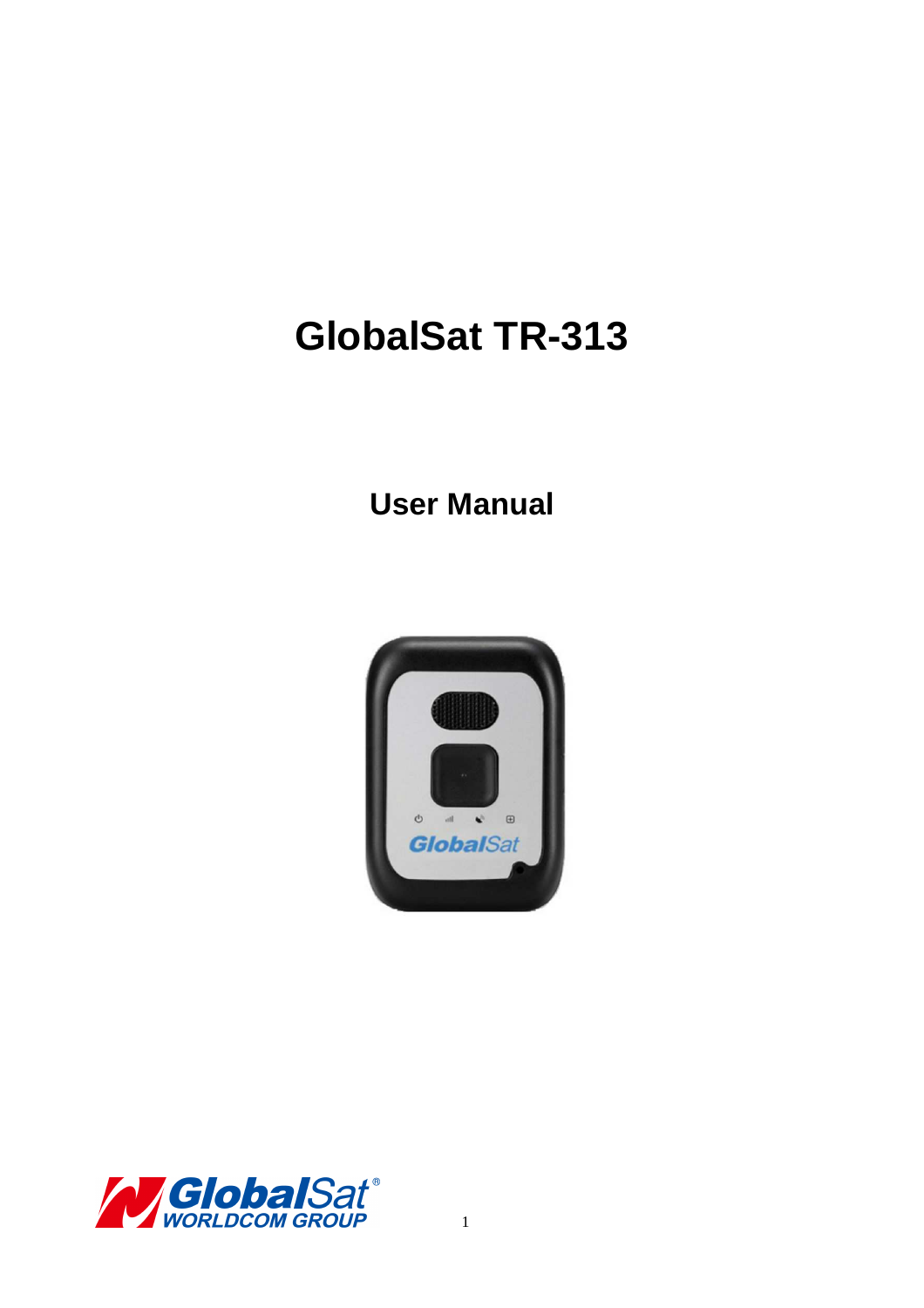#### **TABLE OF CONTENTS**

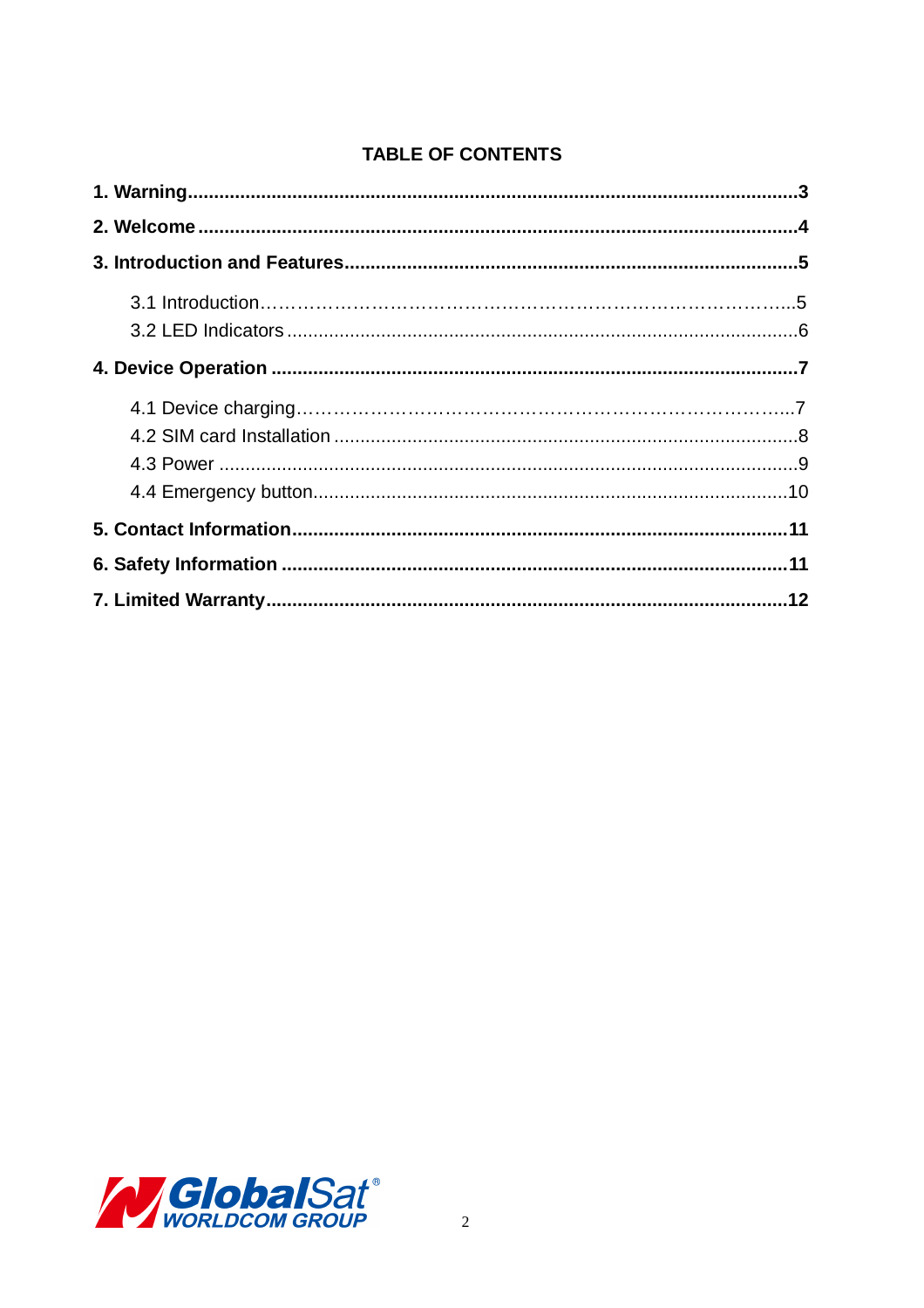# **1. Warning**



## **USE RESPONSIBLY. READ ALL INSTRUCTIONS AND SAFETY INFORMATION BEFORE USE.**

**Globalsat Worldcom Corporation / USGlobalsat, Inc., will not accept any responsibility whatsoever for accidents or violations of local Laws resulting from failure to observe common sense precautions and local laws. Your personal judgment, traffic regulations, and common sense must always take precedence over any directions produced by GPS receiver or the mapping software.** 

#### **Indemnification:**

User agrees to defend, indemnify and hold harmless GlobalSat WorldCom Corp. and USGlobalsat, Inc., its officers, directors, employees and agents against and from any third party claims, actions, damages or demands, including but not limited to, reasonable legal and accounting fees, resulting from user's use or misuse of this product, violation of these Terms, or any activities related to this product, or from user's violations of the rights of any other user of this product. Use of this Product is at user's own risk.

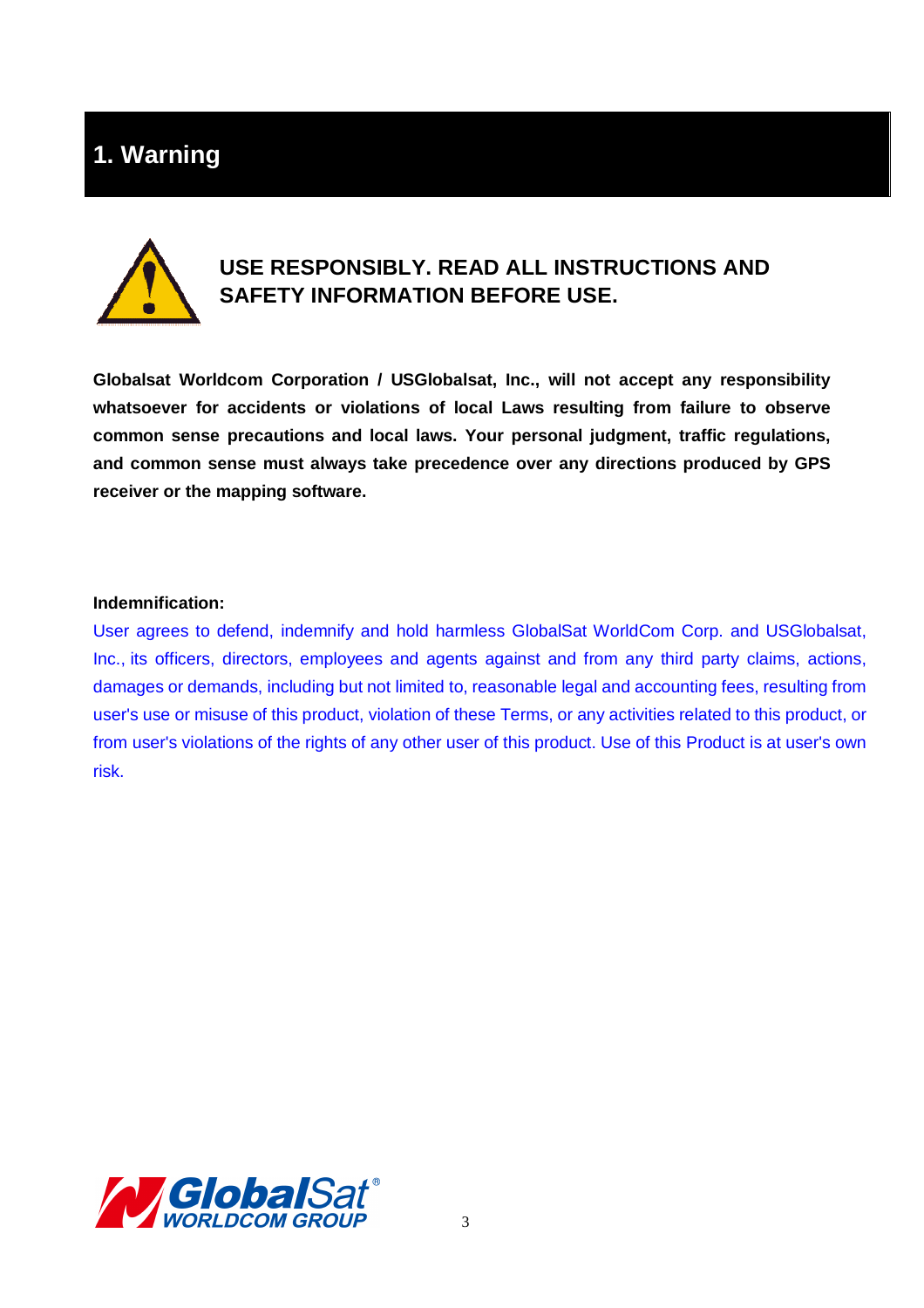# **2. Welcome**

Thank you for purchasing the GlobalSat TR-313. The TR-313 is a sleek, compact and feature rich Personal / Personnel tracking device. In addition to its telemetry abilities, the TR-313 unit incorporates a wide array of custom feature, functions and configurations for unique client requirements. TR-313 is a versatile device which can be used for many Personal & Personnel tracking applications. We appreciate your purchase of a GlobalSat Worldcom Product!



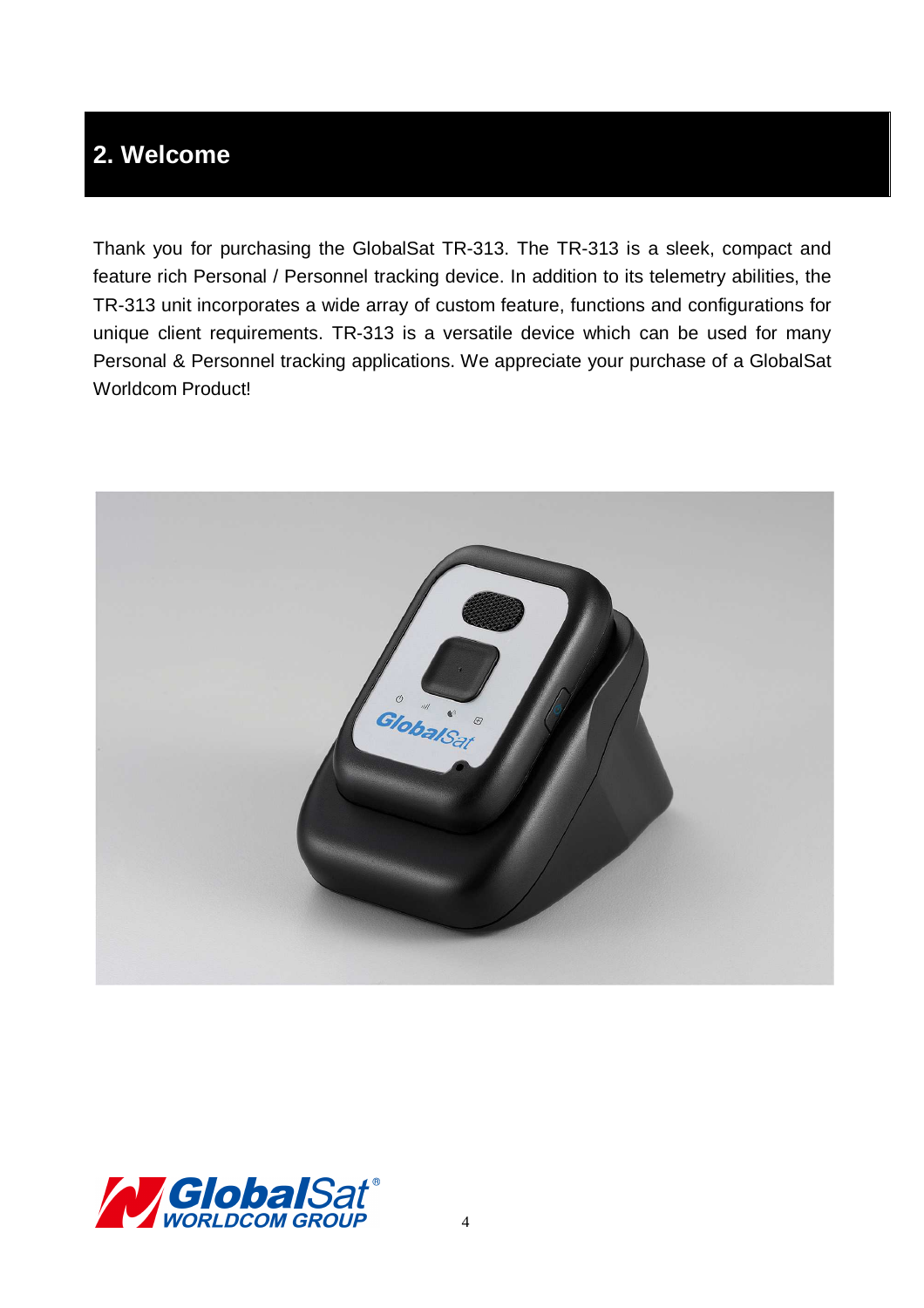# **3. Introduction and Features**

## **3.1 Introduction**

TR-313 is a 3G personal tracking device with fast GPS acquisition time. It is compact, portable and stylish in design capable to connect both GSM and GPRS wireless networks. Users can easily and remotely configure TR-313 and display GPS locations on remote monitoring / tracking platforms.



- Speaker 1
- $\overline{2}$ **Emergency Button**
- 3 **Power Status LED**
- 4 **GSM Status LED**
- 5 **GPS Status LED**
- **Bluetooth Status LED** 6
- Microphone  $\overline{7}$
- 8 **Power Button**
- 9 **Lanyard Holes**
- **SIM Card Compartment** 10
- **Battery Charging Contacts** 11

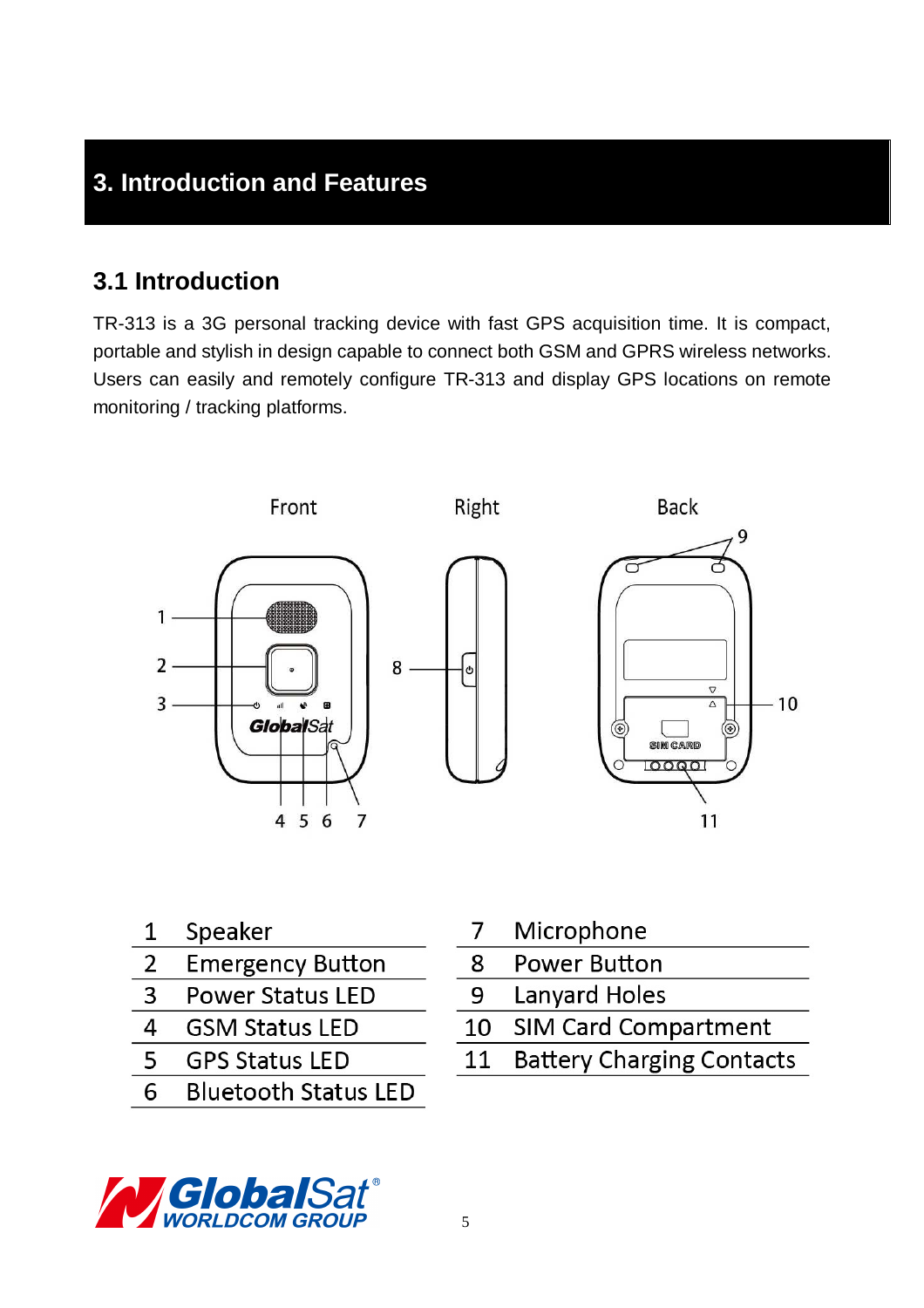# **3. Introduction and Features (Continued)**

# **3.2 LED Indicators**

| <b>Power Status LED</b> |                              |                           |                                       |  |
|-------------------------|------------------------------|---------------------------|---------------------------------------|--|
| <b>LED</b>              | <b>Orange Constantly Lit</b> | <b>Red Constantly Lit</b> | <b>Red Blinking</b><br><b>Quickly</b> |  |
| <b>State</b>            | TR-313 is being<br>charged.  | Battery power is low      | USB configuration<br>mode             |  |

 $\sim$   $\sim$ 

| пШ<br><b>GSM LED</b> |                                                            |                                                                            |                                                       |  |
|----------------------|------------------------------------------------------------|----------------------------------------------------------------------------|-------------------------------------------------------|--|
| <b>LED</b>           | <b>Blinking Quickly</b><br>(Once every 200<br>millisecond) | <b>Constantly Lit</b>                                                      | <b>Blinking Slowly</b><br>(Once every 1<br>seconds)   |  |
| <b>State</b>         | 1. Data transmitting.                                      | 1. TR-313 is<br>searching for GSM<br>network<br>2. No SIM card<br>inserted | 1. In Standby Mode,<br>network already<br>registered. |  |



| <b>LED</b>   | <b>Blinking Quickly</b><br>(Once per second) | <b>Blinking Slowly</b><br>(Once every 3 seconds) |
|--------------|----------------------------------------------|--------------------------------------------------|
| <b>State</b> | $\sqrt{ }$ TR-313 is searching for GPS fix   | TR-313 receives GPS fix                          |

# Wireless LED (Optional function) **H**



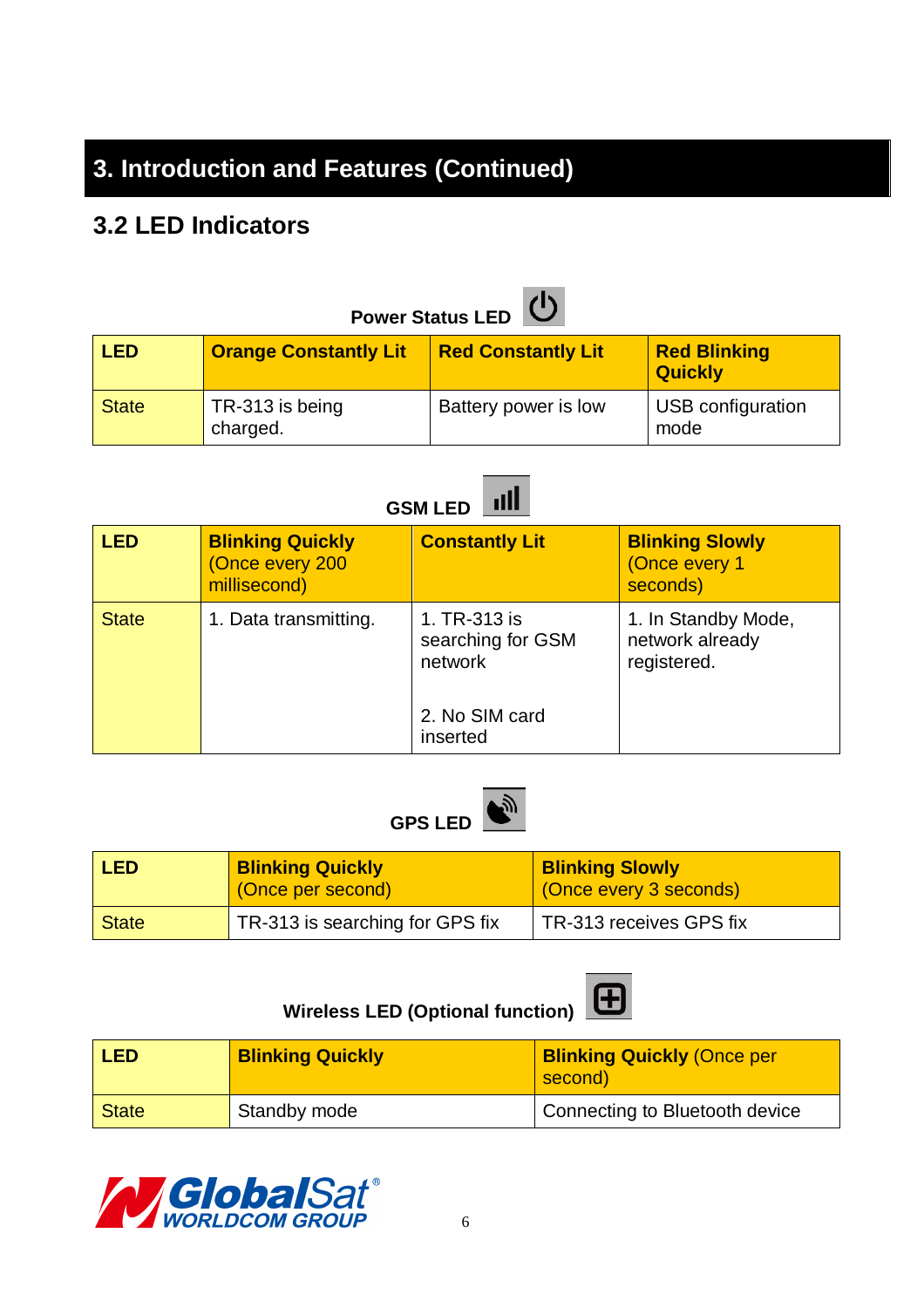**Note: The TR313** Wireless-enabled devices must be an authorized and pre-integrated TR-313 accessory in order to connect, not all BLE devices will connect without pre-integration.

# **4. Device Operation**

## **4.1 Device charging**



Using the device for the first time, rechargeable battery will require a complete 100% charge before TR-313 is operable. To maximize your device's battery life, proceed by performing the steps listed below.

- 1. Place the device on the charging cradle.
- 2. Connect the Micro USB side of the cable to the cradle port and connect the other end of the cable to the designated AC power source (USB/AC adaptor).
- 3. Allow at least 6 hours of battery charging time.

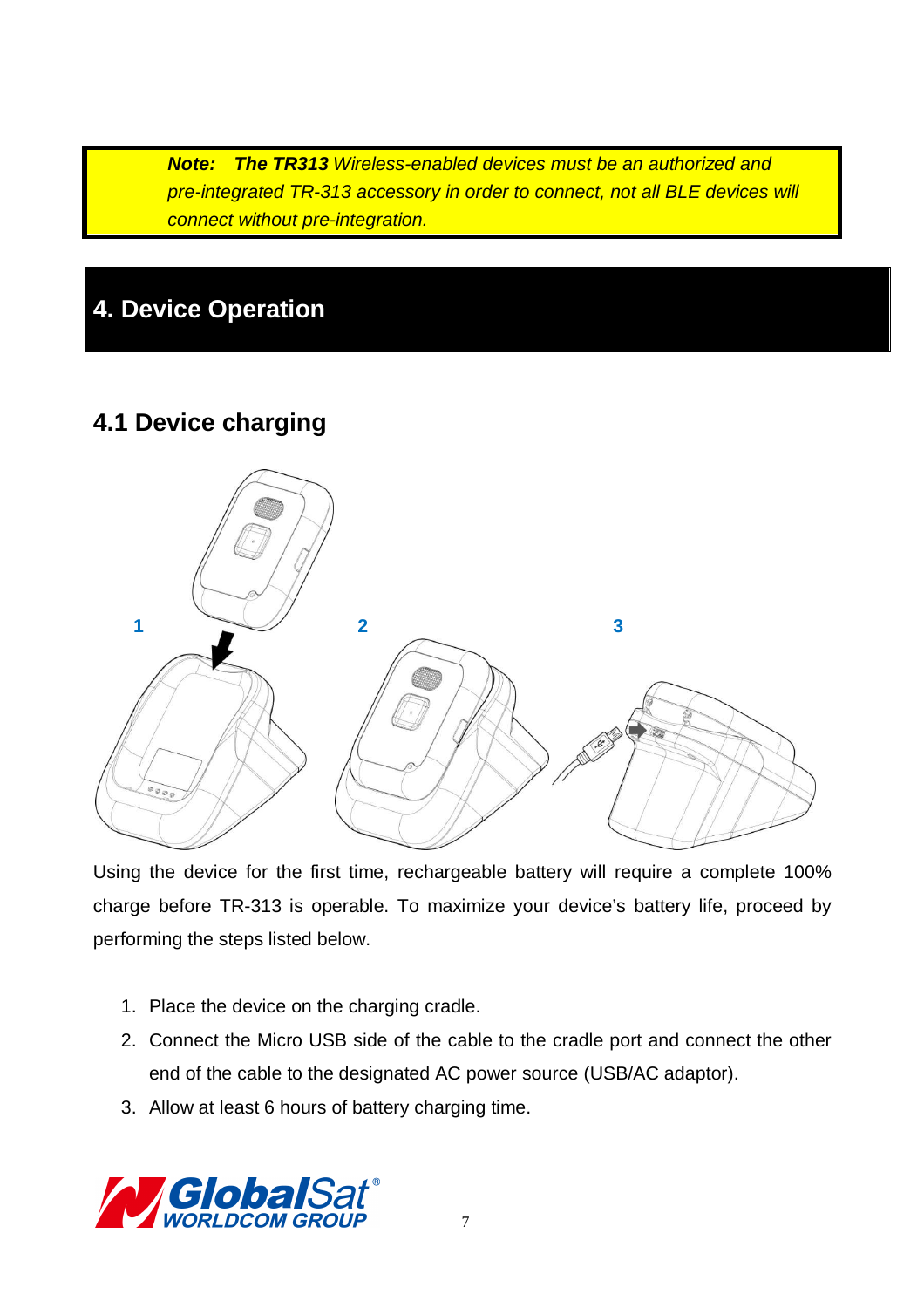# **4. Device Operation (Continued)**

## **4.2 SIM Card Installation**



- 1. Unscrew the SIM card cover.
- 2. Remove the cover.
- 3. With the metal contacts facing down, with the notch of the SIM card positioned to your lower left side as seen in the above #3 image, place the SIM card onto the SIM card compartment.
- 4. Replace the back cover in its original compartment and re-screw the cover.

**Note:** Before installing or taking out the SIM card, please power off the device.

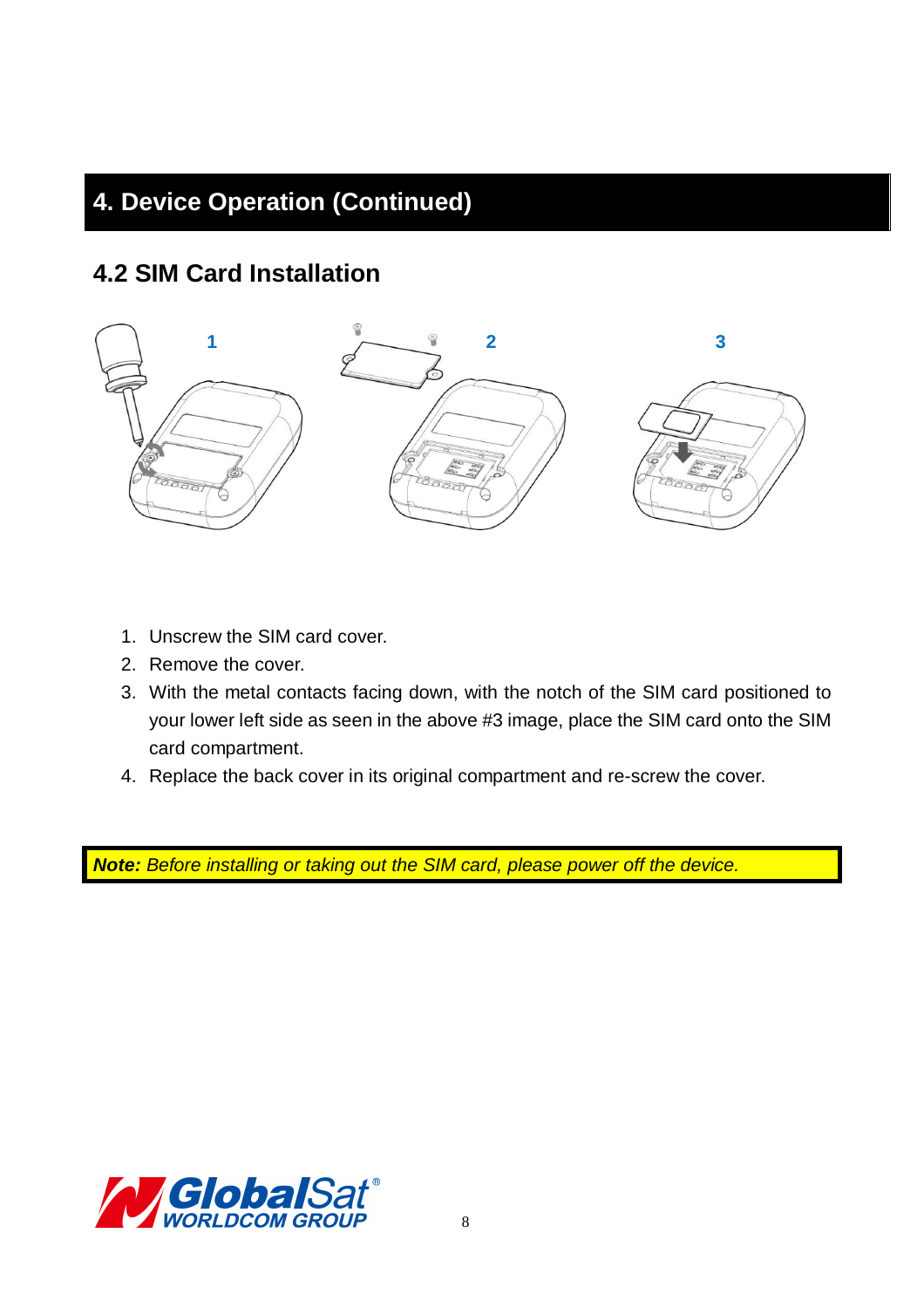# **4. Device Operation (Continued)**

## **4.3 Power**



- 1. To turn the device "ON", press and hold the power button for 1 second.
- 2. To turn the device "OFF", press and hold the power button for 3 seconds until the device vibrates.
- 3. To perform a hard reset, press and hold the power button for 8 to 10 seconds.
- 4. For developers accessing COM port connection from the device, press the power button once quickly while the device is sitting on the cradle with the USB cable connected to PC.

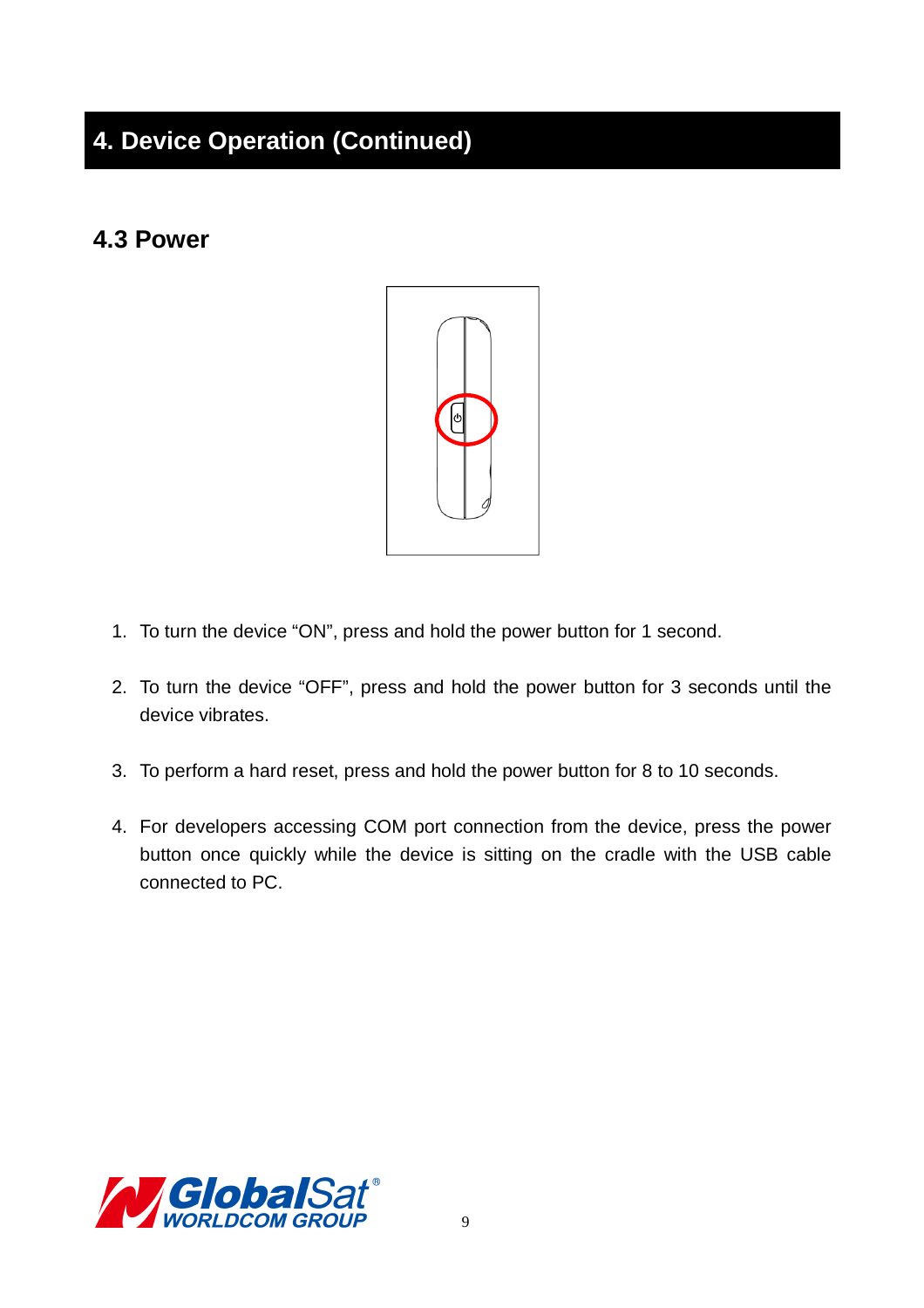# **4. Device Operation (Continued)**

## **4.3 Emergency button**



1. While pressing and holding the emergency button, TR-313 will send the emergency SMS messages to pre-programmed phone numbers and continuously dial out to these phones numbers until one phone call is picked up. Call rotary.

2. Once the emergency call is answered, the user and the contact may speak through the hands-free speakerphone.

3. By default TR-313 allows the user to end a call by pushing the emergency button once.

4. Users may also answer incoming phone calls by pushing the emergency button once when TR-313 exhibits ring tones.

**Note:** .Please contact Technical Support for programming emergency phone numbers.

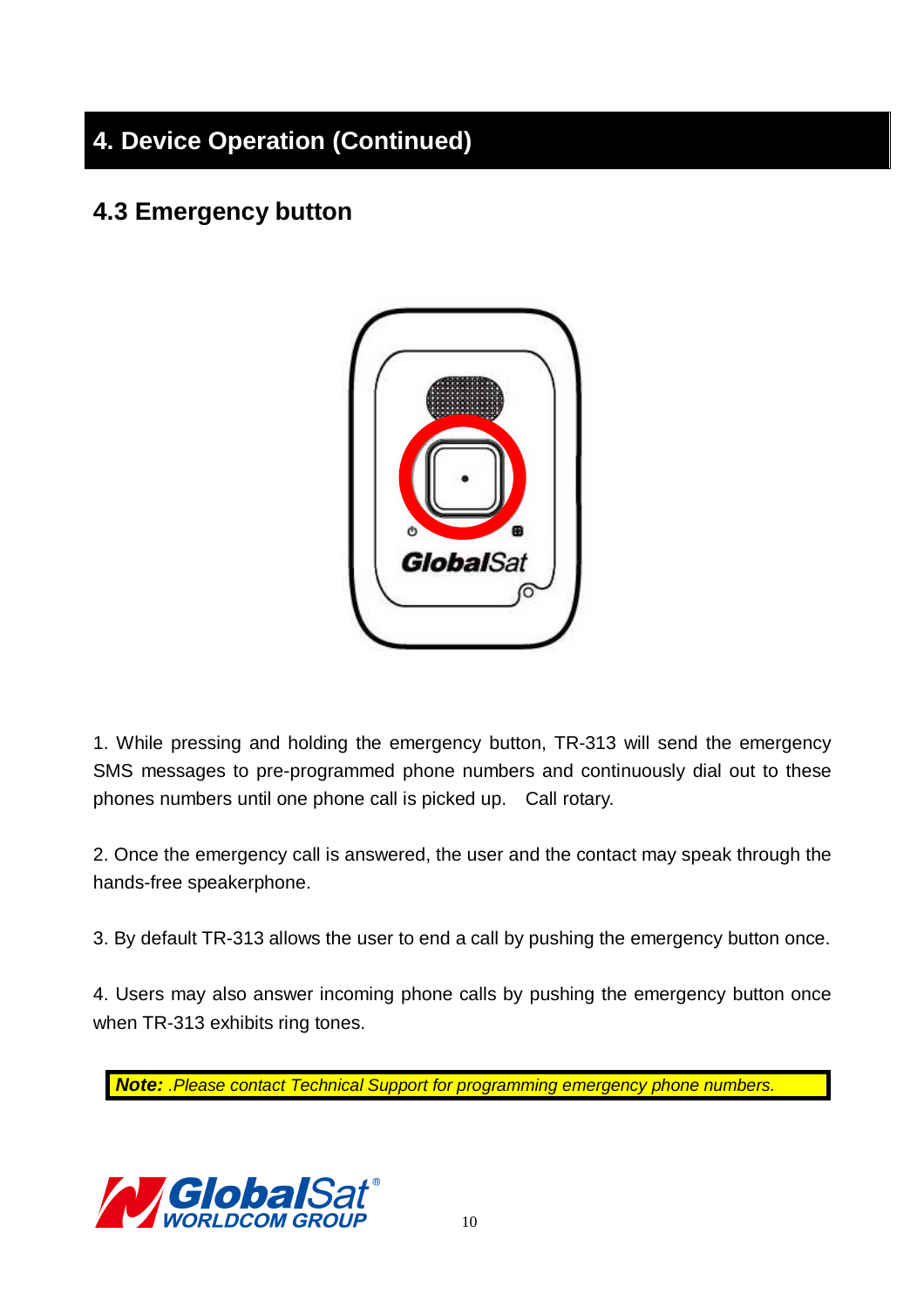# **5. Contact Information**

#### **GlobalSat WorldCom Corporation**

Address: 16F., No.186, Jian 1st Rd., Jhonghe Dist., New Taipei City , Taiwan TEL: +886-2-82263799 FAX: +886-2-82263899

# **6. Safety Information**

- Please consult your airline prior to the operation of this product in the aircraft. . Operating this product in environments emitting intensive radio waves or radiation can affect the operation and functionality of this product.
- Avoid use in humid or rainy environment. Water ingress can disable or destroy this product beyond repair.
- Avoid using this product in a dusty environment. Dust ingress can compromise the products ability to function.
- Avoid situations that include Over-voltage, over charging, power cable damage may cause overheating or potential fire disaster.
- Never use any chemical or detergent to clean the Personal Tracker to prevent erosion of the surface or paintwork.
- In order to eliminate the risk of electric shock, make certain the charging cable is completely inserted / seated, do not touch the power cable plug / connectors with wet or damp hands.
- Do not charge the Device in any extreme cold or hot temperatures, which may cause damage to the device.
- Keep out of the reach of children during charging.
- Avoid direct prolonged exposure to sunlight and high temperatures to avoid the potential over-heating of the battery of this product, which may cause damage.
- Please do not attempt to repair this device yourself, contact Globalsat or USGlobalSat for Technical Support.
- Keep all the wires tidy in order to prevent damage or tangling.

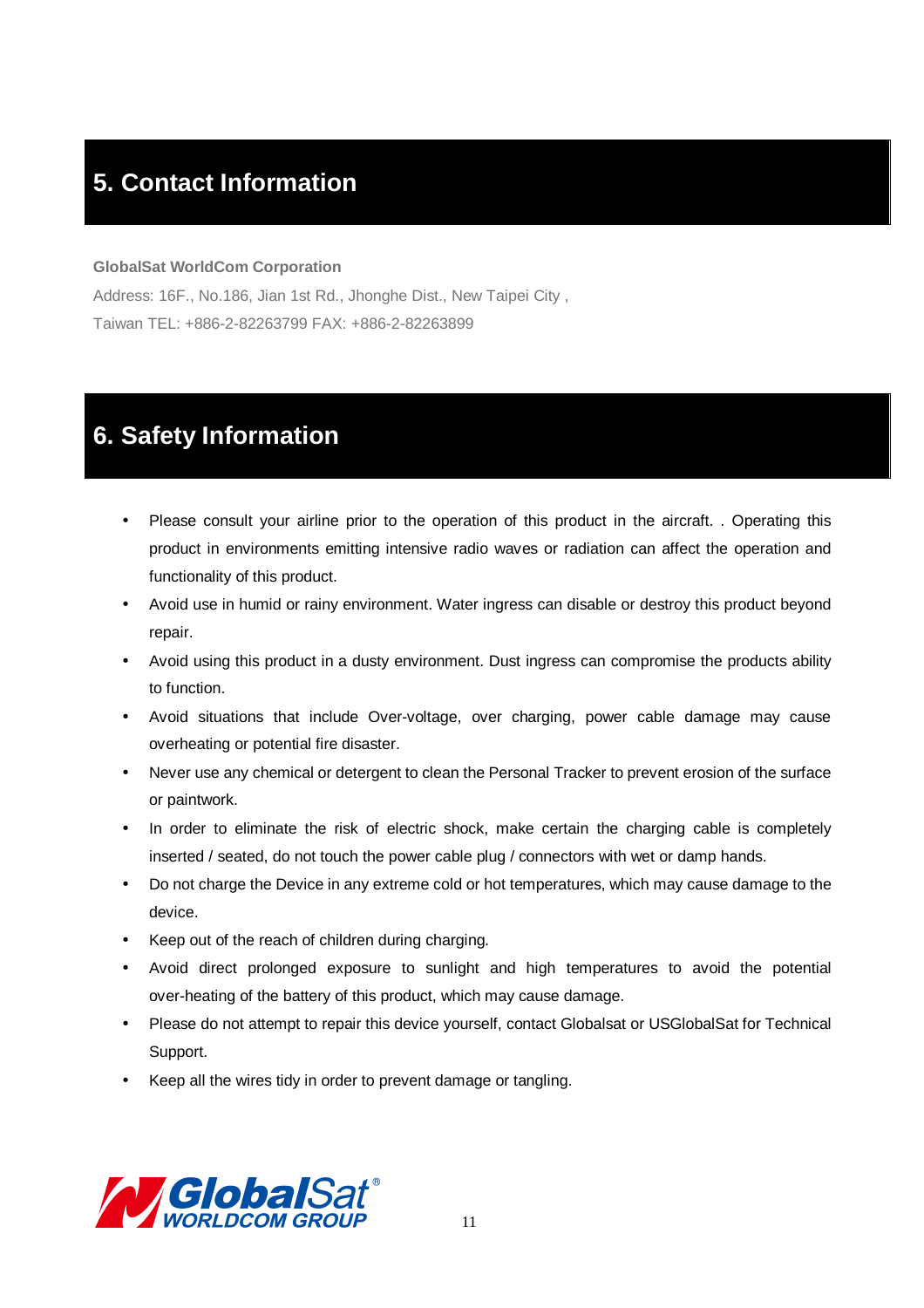# **7. Limited Warranty**

### **Globalsat/USGlobalsat (1) Year Limited Warranty**

**FOR CONSUMERS, WHO ARE COVERED BY CONSUMER PROTECTION LAWS OR REGULATIONS IN THEIR COUNTRY OF PURCHASE OR, IF DIFFERENT, IN THEIR COUNTRY OF RESIDENCE, THE BENEFITS CONFERRED BY THIS WARRANTY ARE IN ADDITION TO ALL RIGHTS AND REMEDIES CONVEYED BY SUCH CONSUMER PROTECTION LAWS AND REGULATIONS. THIS WARRANTY DOES NOT EXCLUDE, LIMIT OR SUSPEND ANY RITGHTS OF CONSUMERS ARISING OUT OF NONCONFORMITY WITH A SALES CONTRACT. SOME COUNTRIES, STATES AND PROVINCES DO NOT ALLOW THE EXCLUSION OR LIMITATION OF INCIDENTAL OR CONSEQUENTIAL DAMAGES OR ALLOW LIMITATIONS ON HOW LONG AN IMPLIED WARRANTY OR CONDITION MAY LAST, SO THE LIMITATIONS OR EXCLUSIONS DESCRIBED BELOW MAY NOT APPLY TO YOU. THIS WARRANTY GIVES YOU SPECIFIC LEGAL RIGHTS, AND YOU MAY ALSO HAVE OTHER RIGHTS THAT VARY BY COUNTRY, STATE OR PROVIDENCE. THIS LIMITED WARRANTY IS GOVERNED BY AND CONSTRUED UNDER THE LAWS OF THE COUNTRY IN WHICH PRODUCT PURCHASE TOOK PLACE. GLOBALSAT/ USGLOBALSAT, THE WARRANTOR UNDER THIS LIMITED WARRANTY, IS IDENTIFIED AT THE END OF THIS DOCUMENT ACCORDING TO THE COUNTRY OR REGION IN WHICH THE PRODUCT PURCHASE TOOK PLACE.**

Globalsat/ USGlobalsat's warranty obligations for this hardware product are limited to the terms set forth below:

Globalsat/ USGlobalsat, as defined below, warrants this hardware product against defects in materials product hardware against manufacturing defects in materials and workmanship under normal use for a period of ONE (1) year from the date of retail purchase by the original end-user purchaser and purchased from a recognized "authorized dealer" ("Warranty Period"). Products purchased from any unauthorized source, such as unauthorized e-Bay resellers, will not qualify for free warranty service/support and may require the end-user to pre-pay fees associated with, but not limited to the support, repair, replacement and shipping of the product to and from the service center. If a hardware defect arises and a valid claim is received by Globalsat/ USGlobalsat within the Warranty Period, at its option and to the extent permitted by law, Globalsat/ USGlobalsat will either (1) repair the product at no charge, using new parts or parts equivalent to new in performance and reliability, (2) exchange the product with a product that is new or

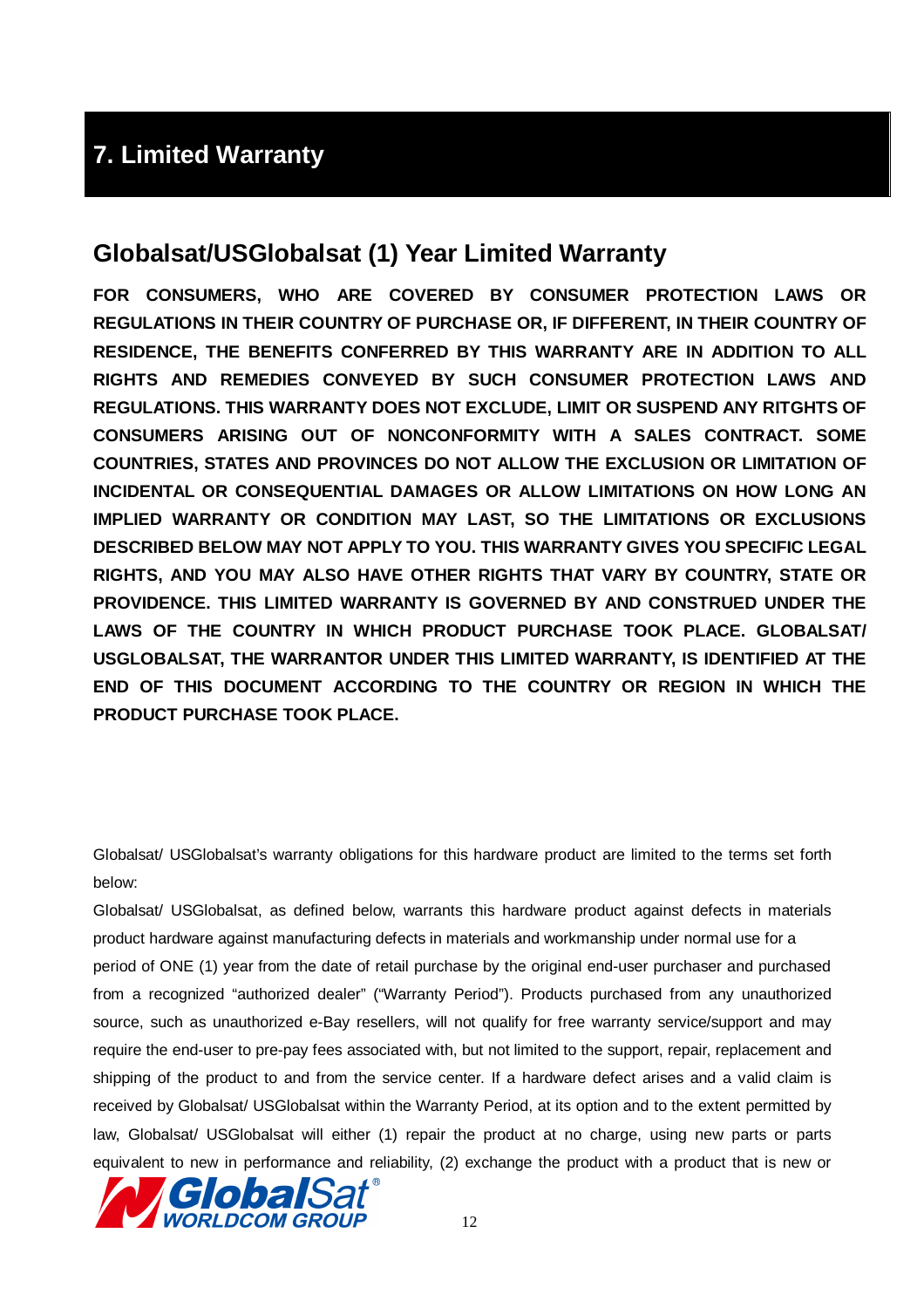equivalent to new in performance and reliability and is at least functionally equivalent to the original product or, (3) refund the purchase price of the product. Globalsat/ USGlobalsat may request that you replace defective parts with new or refurbished user-installable parts that Globalsat/ USGlobalsat provides in fulfillment of its warranty obligation. A replacement product or part, including a user-installable part that has been installed in accordance with instructions provided by Globalsat/ USGlobalsat, assumes the remaining warranty of the original product or ninety (90) days from the date of replacement or repair, whichever provides longer coverage for you. When a product or part is exchanged, any replacement item becomes your property and the replaced items becomes Globalsat/ USGlobalsat's property. Parts provide by Globalsat/ USGlobalsat in fulfillment of its warranty obligation must be used in products for which warranty service is claimed. When a refund is given, the product for which the refund is provided must be returned to Globalsat/ USGlobalsat and becomes Globalsat/ USGlobalsat's property.

If a defect arises and a valid claim is received by Globalsat/ USGlobalsat after the first one hundred and eighty (180) days of Warranty period, a shipping and handling charge may apply to any repair or exchange of the product undertaken by Globalsat/ USGlobalsat.

#### **EXCLUSIONS AND LIMITATIONS**

This Limited Warranty applies only to the hardware product manufactured by or for Globalsat that can be identified by the "Globalsat" trademark, trade name, or logo annexed to it. The Limited Warranty does not apply to any non-Globalsat hardware product or any software, even if packaged or sold with the Globalsat hardware.

Manufacturers, suppliers, or publishers, other than Globalsat/ USGlobalsat, may provide their own warranties to the end user purchaser, but Globalsat/ USGlobalsat, in so far as permitted by law, provides their products "as-is". Software distributed by Globalsat/ USGlobalsat with or without the Globalsat brand name (including, but not limited to system software) is not covered under this Limited Warranty. Refer to the licensing agreement accompanying the software for details of your rights with respect to its use. Globalsat/ USGlobalsat does not warrant that the operation of the product will be uninterrupted or error-free. Globalsat/

USGlobalsat is not responsible for damage arising from failure to follow instructions relating to the product's use.

**This warranty does not apply: (a) to consumable parts, such as batteries, unless damage has occurred due to a defect in materials and workmanship; (b) to cosmetic damage, including but not** 

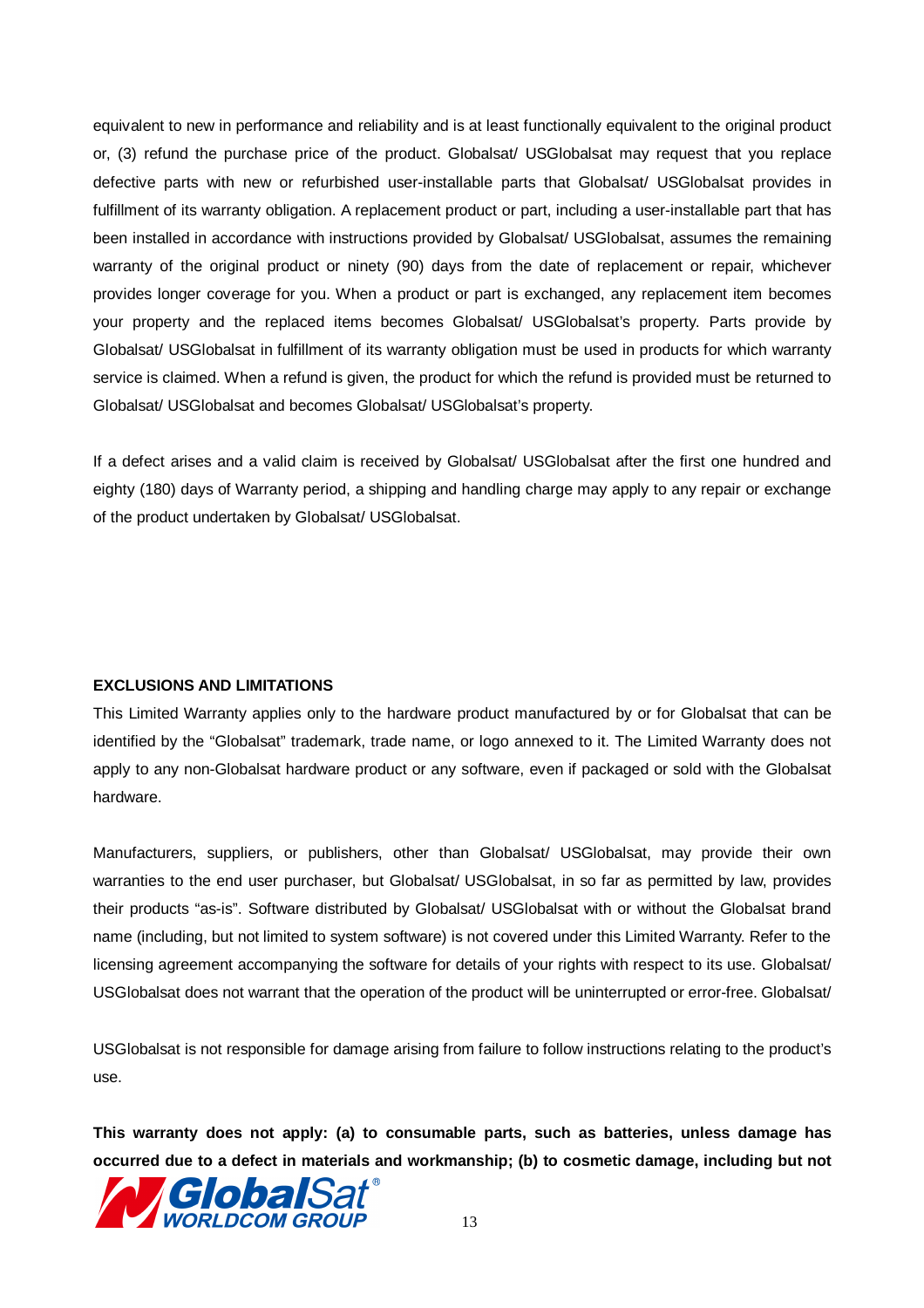**limited to scratches, dents, and broken plastic on ports; (c) to damage cause by use accident, abuse, misuse, flood, fire, earthquake or other external causes; (e) to damage caused by operating the product outside the permitted or intended uses described by Globalsat/ USGlobalsat; (f) to damage caused by service (including upgrades and expansions) performed by anyone who is not a representative of Globalsat/ USGlobalsat or an Globalsat/ USGlobalsat authorized service provider; (g) to a product or part that has been modified to alter functionality or capability without the written permission of Globalsat/ USGlobalsat; or (h) if any Globalsat/ USGlobalsat serial number has been removed or defaced.** 

**IMPORTANT: Do not open the hardware product. Opening the hardware product may cause damage that is not covered by this warranty. Only Globalsat/ USGlobalsat or an authorized service provider should perform service on this hardware product.** 

TO THE EXTENT PERMITTED BY LAW, THIS WARRANTY AND THE REMEDIES SET FORTH ABOVE ARE EXCLUSIVE AND IN LIEU OF ALL OTHER WARRANTIES, REMEDIES AND CONDITIONS, WHETHER ORAL OR WRITTEN, STATUTORY, EXPRESS OR IMPLIED. AS PERMITTED BY APPLICABLE LAW, GLOBALSAT/ USGLOBALSAT SPECIFICALLY DISCLAIMS ANY AND ALL STATUTORY OR IMPLIED WARRANTIES, INCLUDING, WITHOUT LIMITATION, WARRANTIES OF MERCHANTIBILITY AND FITNESS FOR A PARTICULAR PURPOSE AND WARRANTIES AGAINST HIDDEN OR LATENT DEFECTS. IF GLOBALSAT/ USGLOBALSAT CANNOT LAWFULLY DISCLAIM STATUTORY OR IMPLIED WARRANTIES THEN TO THE EXTENT PERMITTED BY LAW, ALL SUCH WARRANTIES SHALL BE LIMITED IN DURATION OF THE EXPRESS WARRANTY AND TO THE REPAIR OF REPLACEMENT SERVICE AS DETERMINED BY GLOBALSAT/ USGLOBALSAT IN ITS SOLE DISCRETION.

No Globalsat/ USGlobalsat reseller, agent, or employee is authorized to make any modifications, extension, or addition to this warranty. If any term is held to be illegal or unenforceable, the legality or enforceability of the remaining terms shall not be affected or impaired.

# **7. Limited Warranty (Continued)**

EXCEPT AS PROVIDED IN THIS WARRANTY AND TO THE MAXIMUM EXTENT PERMITTED BY LAW, GLOBALSAT/ USGLOBALSAT IS NOT RESPONSIBLE FOR DIRECT, SPECIAL, INCIDENTAL OR CONSEQUENTIAL DAMAGES RESULTING FROM ANY BREACH OF WARRANTY OR CONDITION, OR UNDER ANY OTHER LEGAL THEORY, INCLUDING BUT NOT LIMITED TO LOSS OF USE; LOSS OF REVENUE; LOSS OF ACTUAL OR ANTICIPATED PROFITS (INCLUDING LOSS OF PROFITS ON CONTRACTS); LOSS OF THE USE OF MONEY; LOSS OF ANTICIPATED SAVINGS; LOSS OF BUSINESS; LOSS OF OPPORTUNITY; LOSS OF GOODWILL; LOSS OF REPUTATION; LOSS OF;

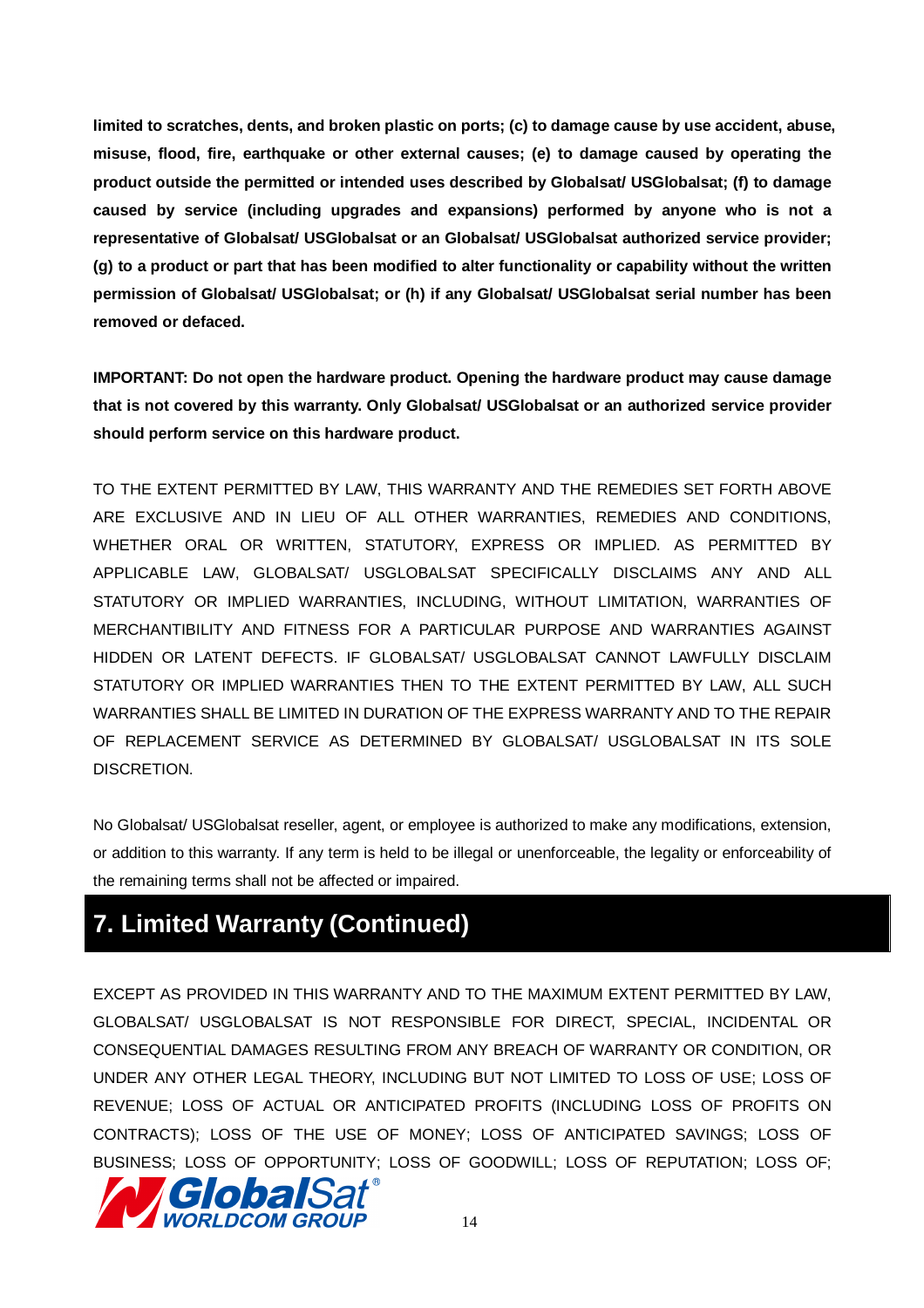DAMAGE TO OR CORRUPTION OF DATA; OR ANY INDIRECT OR CONSEQUENTIAL LOSS OR DAMAGE HOWSOEVER CAUSED INCLUDING THE REPLACEMENT OF EQUIPMENT AND PROPERTY, ANY COSTS OF RECOVERING, PROGRAMMING OR REPRODUCING ANY PROGRAM OR DATA STORED IN OR USED WITH THE GLOBALSAT/ USGLOBALSAT PRODUCT AND ANY FAILURE TO MAINTAIN THE CONFIDENTIALITY OF DATA STORED ON THE PRODUCT. THE FOREGOING LIMITATION SHALL NOT APPLY TO DEATH OR PERSONAL INJURY CLAIMS, OR ANY STATUTORY LIABILITY FOR INTENTIONAL AND GROSS NEGLIGENT ACTS AND/OR OMISSIONS. GLOBALSAT/ USGLOBALSAT DISCLAIMS ANY RESPRESENTATION THAT IT WILL BE ABLE TO REPAIR ANY PRODUCT UNDER THIS WARRANTY OR MAKE A PRODUCT EXCHANGE WITHOUT RISK TO OR LOSS OF PROGRAMS OR DATA.

#### **OBTAINING WARRANTY SERVICE**

Please access and review the online help resources referred to in the documentation accompanying this hardware product before seeking warranty service. If the product is still not functioning properly after making use of these resources, access the online website www.usglobalsat.com for instructions on how to obtain warranty service. You must follow Globalsat/ USGlobalsat warranty processes. Globalsat/ USGlobalsat may provide warranty service (i) by sending the unit to Globalsat/ USGlobalsat location, where service is performed at the location, or (ii) by sending the unit to an authorized Globalsat/ USGlobalsat supplier (iii) by sending you new or refurbished customer-installable replacement product or parts to enable you to service or exchange your own product ("RMA service"). Upon receipt of the replacement product or part, the original product or part becomes the property of Globalsat/ USGlobalsat and you agree to follow instructions, including, if requires, arranging the return of the product or part to Globalsat/ USGlobalsat in a timely manner. When providing RMA service requiring the return of the original product or part, Globalsat/ USGlobalsat may require credit card authorization as security for the retail price of the replacement product or part and applicable shipping costs. If you follow the instructions, Globalsat/ USGlobalsat will cancel the credit card authorization, so you will not be charged for the product or part and shipping costs. If you fail to return the replace product or part as instructed, Globalsat/ USGlobalsat will charge the credit card for the authorized amount. Service options, parts availability and response times may vary according to the country in which

## **7. Limited Warranty (Continued)**

service is requested. Service options are subject to change at any time. You may be responsible for shipping and handling charges if product cannot be serviced in the country in which service is requested. If you seek service in a country that is not the country of purchase, you will comply with applicable export laws and regulations and be responsible for all custom duties, V.A.T. and other associated taxes and charges. For international service, Globalsat/ USGlobalsat may repair or exchange defective products and parts with

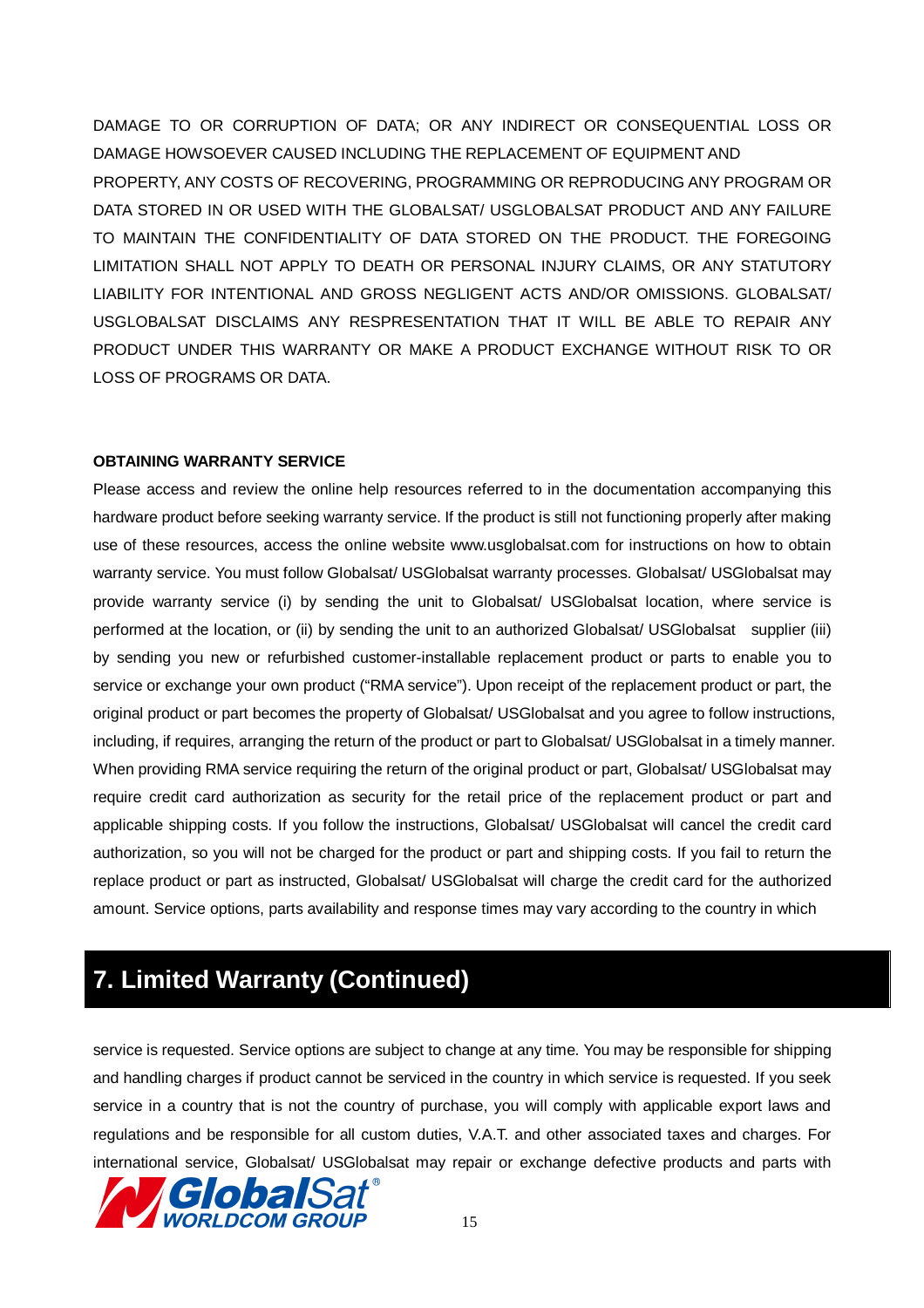comparable products and parts that comply with local standards. In accordance with applicable law, Globalsat/ USGlobalsat may require that you furnish proof of purchase details and/ or comply with the registration requirements before receiving warranty service.

Please refer to the accompanying documentation for more details on this and other matters obtaining warranty service.

Globalsat/ USGlobalsat will maintain and use customer information in accordance with the Globalsat/ USGlobalsat Privacy Policy.

If your product is capable of storing software programs, data and other information, you should make periodic backup copies of the information contained on the product's hard drive or other storage media to protect the contents and as a precaution against possible operational failures. Before you deliver your product for warranty service it is your responsibility to keep a separate backup copy of the contents, and disable any security passwords. IT IS POSSIBLE THAT THE CONTENTS OF YOUR HARD DRIVE WILL BE LOST OR REFORMATTED IN THE COURSE OF WARRANTY SERVICE, AND GLOBALSAT/ USGLOBALSAT AND ITS AGENTS ARE NOT RESPONSIBLE FOR ANY DAMAGE TO OR LOSS OF PROGRAMS, DATA OR OTHER INFORMATION CONTAINED ON THE MEDIA OR ANY PART OF THE PRODUCT SERVICED. Your product will be returned to you configured as originally purchased, subject to applicable updates. You will be responsible for reinstalling all other software programs, data and passwords. Recovery and reinstallation of service programs and user data are not covered under this Limited Warranty.